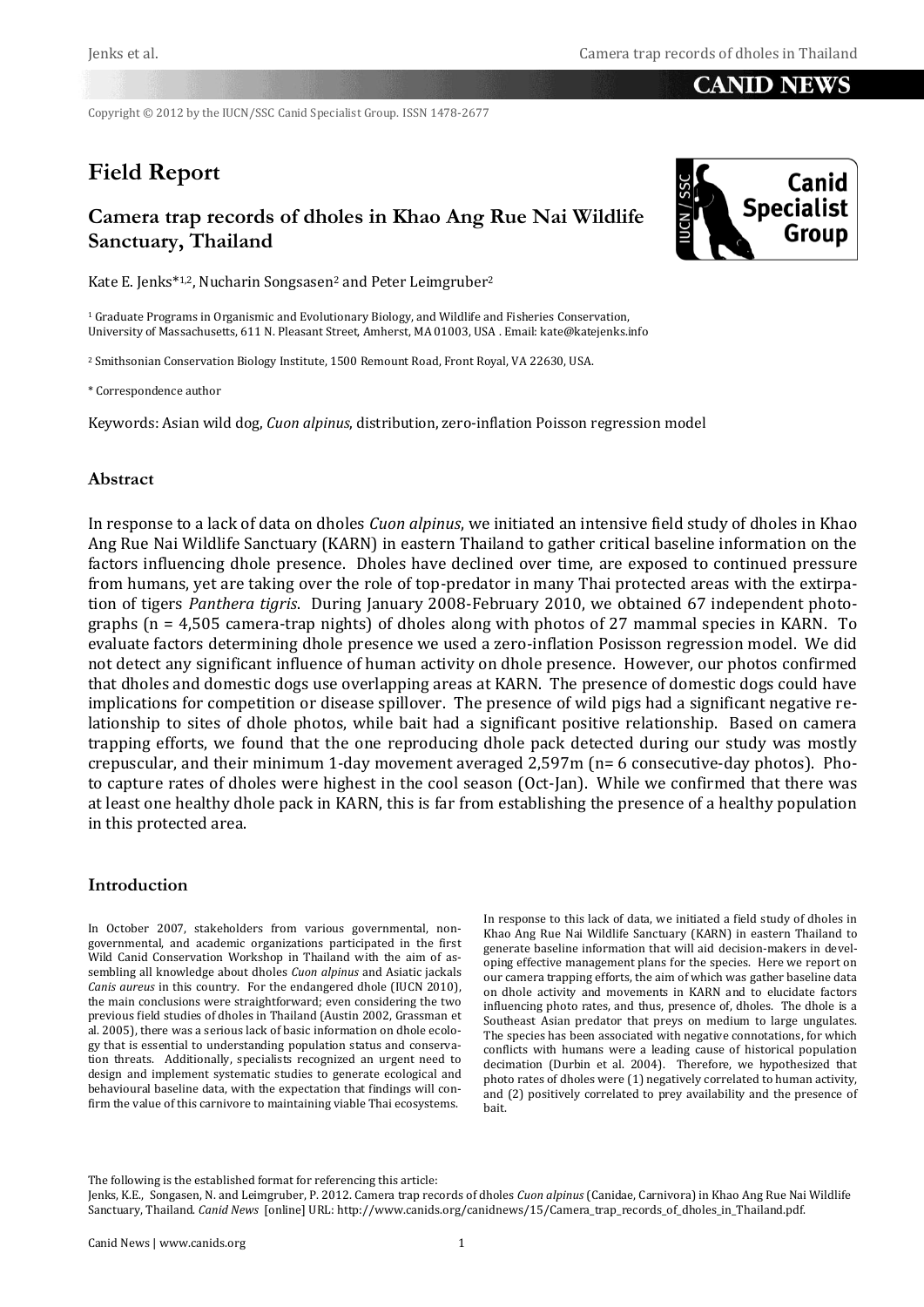### **Study area**

Khao Ang Rue Nai Wildlife Sanctuary (KARN) in eastern Thailand (13°00'–13°32'N, 101°40'–102°09'E) encompasses 1,079km<sup>2</sup> (Fig. 1). The climate is monsoonal, with distinctive wet (Jun-Sep), cool (Oct-Jan), and dry (Feb-May) seasons. Average annual rainfall is 1,500mm, and temperature is 28°C (Thai Meteorological Department 2011). The majority of the vegetation is lowland rainforest at < 200 m elevation, although our study site, centered at Chachoengsao Wildlife Research Station, was within patches of secondary forest.

Human activity varies throughout the sanctuary and is influenced by ranger patrols, tourist groups, and villagers entering the protected area. Illegal hunting targeting birds and small mammals occurs occasionally throughout the sanctuary. Additionally, there have been cases of larger mammals such as gaur *Bos gaurus* and banteng *Bos javanicus* being injured by snares (K. Jenks unpublished data).





### **Methods**

#### *Gathering Baseline Activity and Movement Data*

We conducted surveys in KARN using camera traps (Moultrie Model MFH-I-40, EBSCO Industries, Inc., Birmingham, AL 35201-1943 USA) from 30 January 2008 through 2 February 2010 (e.g. Karanth et al. 2004). We used cameras to consistently monitor a dhole pack known to frequent a water reservoir near the Research Station, to examine daily movements, and provide insights for future capture and collaring. Cameras were placed at locations where dhole signs (prints or feces) were detected or along wildlife trails. As a result, the study area and camera trap site selection concentrated in a central location within the sanctuary, logistically close to the sanctuary Research Station. We undertook a continuous sampling effort of 4,505 trap nights, placing cameras at 227 sites >500 m apart (to maintain independence between sites and decrease the probability that the pack would be detected by multiple cameras in one day) and distributed within a core area of approximately 300km<sup>2</sup> (Fig. 1). We also monitored 13 sites further south (approximately 22km) in an effort to capture additional dhole packs (Fig. 1). Cameras were set approximately 50cm above ground, 1-5m from the targeted monitoring area, and camouflaged with foliage. Thirty-nine cameras were baited with sambar deer *Rusa unicolor* road kill and 24 were baited with commercial scent lures (Minnesota Trapline Products, Pennock, MN 56279 USA). Independent detections (recorded as photo counts) were calculated following the protocol of O'Brien et al. (2003) who defined independence as (a) consecutive photos of different individuals of the same species, (b) consecutive photos of different species, (c) consecutive photos of individuals of the same species taken > 30 minutes apart, and (d) nonconsecutive photos of individuals of the same species. If a group of animals was captured in one frame it was counted as one count of the species.

Each photograph was printed with date and time so we made use of this information to document the activity level of dholes at KARN. Since cameras were operational 24hr per day, we assumed that the more active dholes were in the area, the more frequently they would come into contact with cameras, and the more photographs would be taken. Thus, we pooled time periods into one-hour intervals and measured the activity level of dholes by the percentage of the total photographs. We also measured minimum daily distance travelled between camera locations when dholes were captured on consecutive days. We assumed that consecutive photos were of the same pack based on the locations being within their estimated home range and consistent with previous movement patterns of this pack observed by field workers. We also performed a Kruskal-Wallis test to evaluate the effect of season on dhole photograph counts.

#### *Evaluating Factors Determining Dhole Presence*

A zero to represent dhole absence was assigned to photos with no animals or those that included other non-target species. Our spatial count data exhibited a high number of zeros (85%), representing pictures with no dholes. To address this problem we employed a zeroinflation Poisson regression model (ZIP) that allowed for complex sets of hypotheses involving species counts given site suitability (Lambert 1992, Welsh et al. 1996). ZIP has been applied to model the number of sightings of a rare possum species (Welsh et al. 1996) and to herbivore responses to water and bomas (Ogutu et al. 2010). The ZIP model also allows for two different kinds of zero counts; those due to unsuitable sites and those due to the observed counts (Kery 2010). The coefficients in the zero-inflation model are included as predictors of excess zeros (i.e. the probability that no dholes are present at a site because it is not suitable). The coefficients in the count model are usually used to determine abundance for a species. In this case, our counts were equivalent to the frequency of site use (how many times we detected dholes at certain areas). The majority of our camera trap sites were concentrated in the northern portion of the sanctuary and we do not know if all covariates (e.g. prey abundance) were similar to the rest of the sanctuary. Extrapolation to the entire park beyond our study area was inappropriate; therefore, for the ZIP analysis, we removed 13 southern sites and used a subset (n=214) to characterize only the core area of use (approximately 100km2) for one dhole pack.

We explored covariates for their impact on predicting site suitability for dholes and counts. A total of seven environmental variables was measured at each camera site. An offset (similar to a weight) was included to compensate for the variation in the response resulting from differing search effort (number of camera trap nights). Five covariates were taken from camera photo detections (number of sambar deer, barking deer *Muntiacus muntjak*, wild pigs *Sus scrofa*, humans, and domestic dogs *Canis familiaris*). We assumed that the following covariates were indicators of human activity: counts of humans, dogs, and nearest distance to the headquarters. All distance measures were obtained in ArcGIS 9.2 (ESRI, Redlands, CA, USA). The final covariate was a baited or non-baited camera site. We formulated one global model to explore hypothesized effects of site variables with no interaction between explanatory variables. Before running the model we scaled continuous explanatory variables to improve convergence in the model.

The ZIP analysis was performed using a Monte-Carlo Markov Chain Bayesian framework in WinBUGS 14.3. We used the program R (version 2.11.1) with the package R2WINBUGS (Sturtz et al. 2005) to relay the data to WinBUGS.

#### **Results**

#### *Baseline Data*

In 4,505 trap nights we recorded a total of 1,906 independent photographs; these included 31 "unidentified mammal" photos. Of the total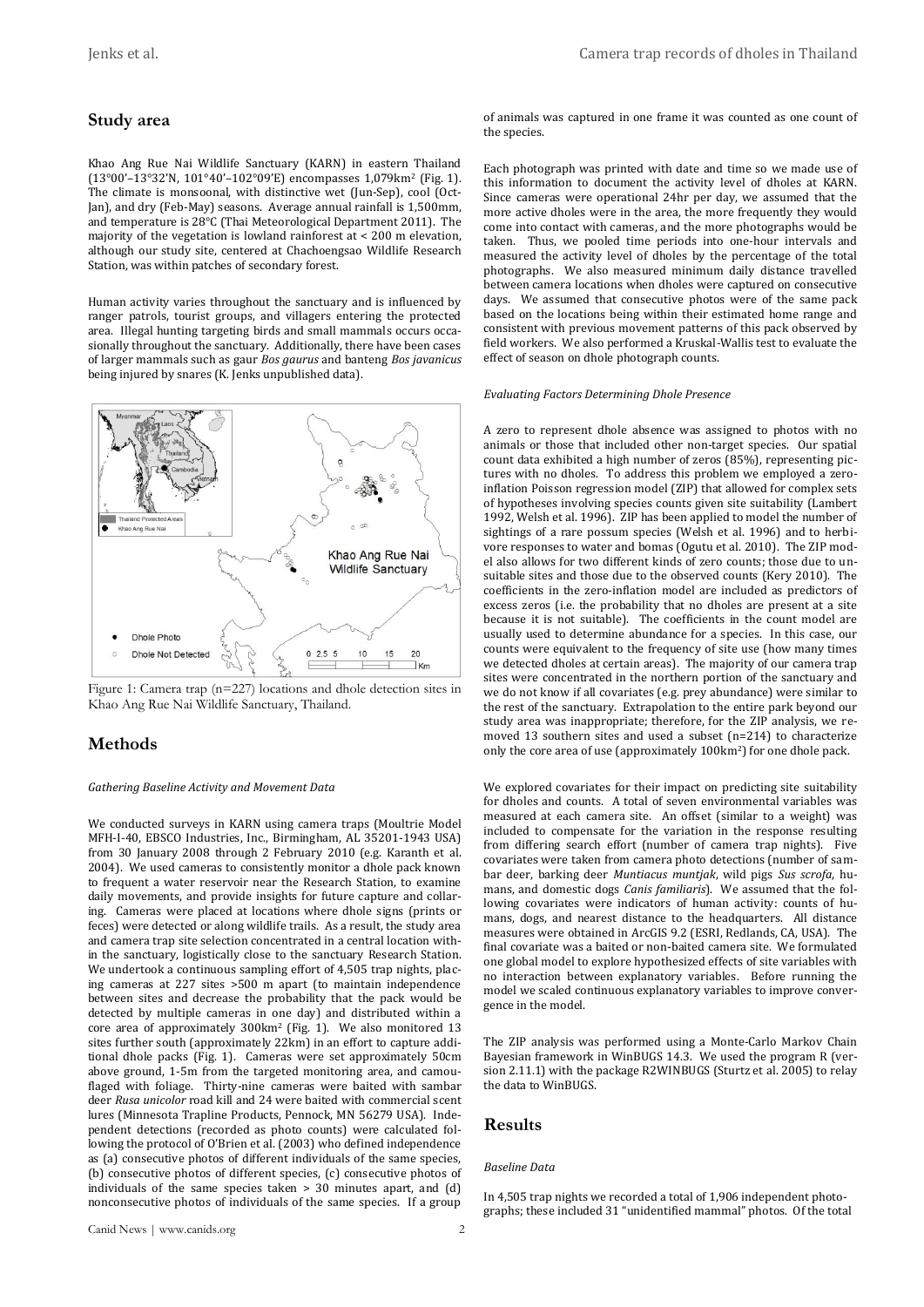four viverrids, three felids, three canids, and two ursids. Of these species, six were documented ten times or less. Large-spotted civets *Viverra megaspila* (n=73) and dholes (n=67) were the most common carnivores. Elephants *Elephas maximus* (n=361) and sambar deer (n=218) were the most common non-carnivore mammals recorded by

photos, 18% (n=350) were of carnivores, 52% (n=991) were of noncarnivore mammals, 10% (n=186) were of birds, 2% (n=34) were of reptiles, 3% (n=61) were of domestic dogs, and 13% (n=253) were human traffic photos including park staff, tourists, poachers, villagers, and vehicles.

We captured 27 mammal species (17 carnivore species and ten noncarnivore species; Table 1). The carnivores included five mustelids,

**Species Nights to 1st Photo Total Number of Photos** Asian Elephant *(Elephas maximus)* 1 361 Sambar Deer *(Rusa unicolor)* 1 218 Barking Deer *(Muntiacus muntjak)* 1<br>
Crab-eating Mongoose *(Herpestes urva)* 183 12<br>
12 Crab-eating Mongoose *(Herpestes urva)* 183 12<br>
Domestic Dog *(Canis familiaris)* 222 22 61 Domestic Dog *(Canis familiaris)* 222 61 Gaur *(Bos gaurus)* 225 20 Banteng *(Bos javanicus)* 227 52 Large Indian Civet *(Viverra zibetha)* 230 26 Malayan Porcupine *(Hystrix brachyura)* 230 230 163<br>
Large-spotted Civet *(Vivera megastila)* 395 395 23 Large-spotted Civet *(Viverra megaspila)* 395 7<br>
Lesser Mouse-Deer *(Travulus iavanicus*) 458 9 Lesser Mouse-Deer *(Tragulus javanicus)* 458 9 Dhole *(Prionailurus bengalensis)* 466 67 *(Arctonyx collaris)* Pig-Tailed Macaque *(Macaca nemestrina)* 807 807 15<br>
Smooth-coated Otter *(Lutrogale perspicillata)* 817 817 10 Smooth-coated Otter *(Lutrogale perspicillata)* 817 817 Small Indian Civet *(Viverricula indica)* 848 14 Common Palm Civet *(Paradoxurus hermaphroditus)* 1089 1089 22<br>
Eurasian Wild Pig *(Sus serofa)* 1099 1099 29 Eurasian Wild Pig *(Sus scrofa)* 1099 29<br>
Leopard Cat *(Prionailurus bengalensis)* 1217 22 Leopard Cat *(Prionailurus bengalensis)* 1217 22 Small Asian Mongoose *(Herpestes javanicus)* 1258 10 Yellow-throated Marten *(Martes flavigula)* 1290 8 Asiatic Black Bear *(Ursus thibetanus)* 1356 12 Sunda Pangolin *(Manis javanica)* 2847 2  $(Helarcots$  malayanus) Clouded Leopard *(Neofelis nebulosa)* 3910 3910 3910 Asiatic Jackal *(Canis aureus)* 3993 9 Golden Cat *(Pardofelis temminckii)* 4178 1 Unidentified Mammals 84

cameras.

Table 1: Camera trap (n=227) records at Khao Ang Rue Nai Wildlife Sanctuary, Thailand from January 2008 to February 2010, including mammal species detected, sampling time required to obtain the first photograph, and number of independent pictures obtained (n=1,906).

We photographed a dhole pack of six individuals, and dholes and domestic dogs using overlapping areas of the sanctuary. We confirmed that dholes were breeding in KARN; two pups were first photographed in May 2008 when approximately six months old (estimated based on size) and young adults were recorded near the same location in June 2009. Dholes have similar pelage, which makes it difficult to identify individuals. However, we were able to identify the pups based on their size proportions from one year to the next and because they were photographed with the same adult female who was identified by her "docked" tail (Fig. 2).



#### *Activity and Movement Data*

Dholes were mostly crepuscular, exhibiting peaks in their daily activity in the early morning and the late afternoon (Fig. 3). The mean



Figure 2: Camera trap photo of adult female with docked tail, 3 adult dholes, and 2 pups taken in Khao Ang Rue Nai Wildlife Sanctuary, Thailand. Arrows point to individual dholes and the visible eyeshine of the pups.

Figure 3. Times of dhole activity based on pooled camera trapping records in Khao Ang Rue Nai Wildlife Sanctuary, Thailand (January 2008 to February 2010). Numbers on concentric circles represent sample sizes. Bold line represents mean vector (14:11 h). Arc outside the circle represents 95% CIs of the mean vector.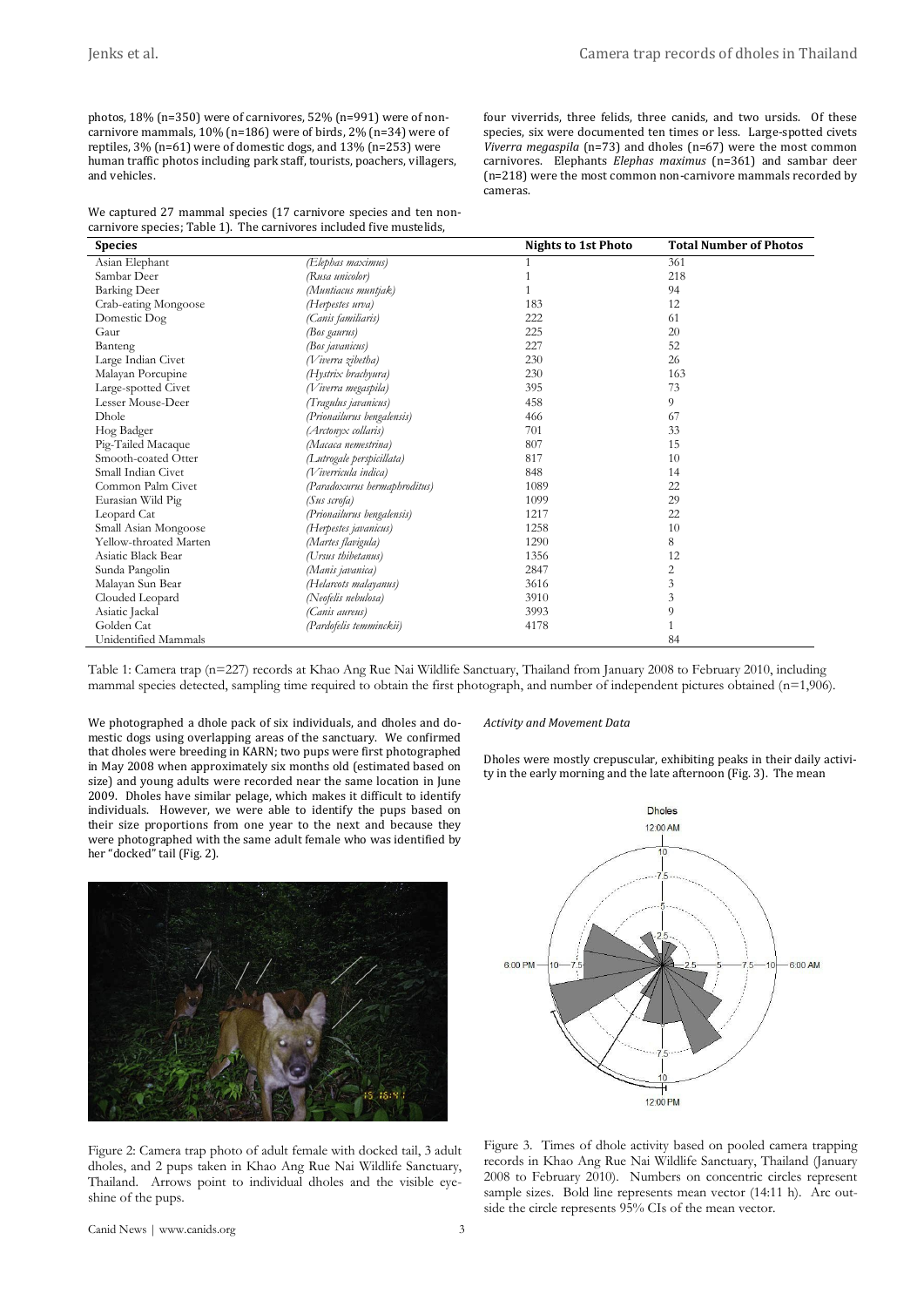photo time was 14:11 h (95% CI 11:52-16:31). The capture rates of dholes differed significantly among seasons (Kruskall-Wallis: 19.778, p<0.001), with the majority of detections (77.6%) occurring in the cool season (Oct-Jan). Dholes were photographed on consecutive days six times for a mean minimum 1-day movement of 2,597 m (range = 969 – 4,682 m).

All of the posterior distributions for covariates included in the zeroinflation model overlapped zero (Table 2). This indicated that we did not detect any covariates impacting site suitability for dholes. Posterior distributions for wild pigs and bait in the count model did not overlap zero (Table 2) indicating these covariates did impact the dhole count. We found a negative association between wild pig photos and frequency of site count by dholes and a positive association between baited sites and dholes (Table 2). We did not detect any significant influence of human activity on dhole presence (Table 2).

*Factors Determining Dhole Presence*

|                                          | Mean (SD)       |        | 2.5% Credible Interval | 97.5% Credible Interval |
|------------------------------------------|-----------------|--------|------------------------|-------------------------|
| Count model coefficients:                |                 |        |                        |                         |
| (predicting dhole frequency of site use) |                 |        |                        |                         |
| intercept                                | $-3.073(1.867)$ | *      | $-6.607$               | $-0.241$                |
| sambar deer                              | 0.460(0.583)    |        | $-0.683$               | 1.147                   |
| wild pig                                 | $-0.792(0.391)$ | *      | $-1.595$               | $-0.092$                |
| barking deer                             | 0.149(0.375)    |        | $-0.612$               | 0.675                   |
| domestic dog                             | 1.176(1.227)    |        | $-1.180$               | 2.902                   |
| human                                    | $-0.029(0.730)$ |        | $-0.995$               | 1.440                   |
| distance from headquarters               | 0.185(0.382)    |        | $-0.638$               | 0.735                   |
| bait                                     | 1.596(0.662)    | $\ast$ | 0.304                  | 2.799                   |
| Zero-inflation model coefficients:       |                 |        |                        |                         |
| (predicting site suitability)            |                 |        |                        |                         |
| intercept                                | 0.884(5.894)    |        | $-9.515$               | 9.680                   |
| sambar deer                              | $-2.381(3.982)$ |        | $-7.977$               | 5.413                   |
| wild pig                                 | 2.275(2.672)    |        | $-2.466$               | 8.550                   |
| barking deer                             | $-1.922(2.171)$ |        | $-5.440$               | 2.306                   |
| domestic dog                             | $-2.904(4.215)$ |        | $-9.639$               | 4.907                   |
| human                                    | 4.918 (4.584)   |        | $-5.810$               | 9.874                   |
| distance from headquarters               | $-1.984(2.236)$ |        | $-5.774$               | 1.985                   |
| bait                                     | $-3.789(3.593)$ |        | $-9.518$               | 2.345                   |

\*posterior distribution does not overlap zero

Table 2. Mean, standard deviation (SD), and 95% credible interval of posterior distributions of parameters for zero-inflated Poisson regression model (n=214).

### **Discussion**

Our aim was to gather baseline data on activity and movement patterns for dholes at KARN and evaluate factors determining dhole presence at individual camera sites. We hypothesized that photo rates of dholes were (1) negatively correlated to human activity, and (2) positively correlated to prey availability and the presence of bait. The relatively high number of dhole photos we obtained was not an indication of population density, but probably a reflection of the fact that we set up camera traps with the intention of consistently monitoring our target pack. Additionally, the pack size of six was a minimum as it is highly possible that not all members of the group were in the one photo frame; it was difficult to identify individuals and thus confidently estimate how many total individuals we photographed. Observer sightings of packs were extremely uncommon during our study due to dense forest vegetation and the elusive nature of the species.

Dhole mean daily distance traveled was similar to distances observed in telemetry studies of Thailand dholes in Phu Khieo Wildlife Sanctuary (PKWS; 2.6km; Grassman et al. 2005) and in Khao Yai National Park (KYNP; 1.4km; Austin 2002). Dhole crepuscular activity patterns in KARN were also similar to dholes observed in PKWS and KYNP (Austin 2002, Grassman et al. 2005). While Karanth and Sunquist (2000) believed that dholes synchronized their activity with diurnal prey, we observed three dholes hunting sambar deer diurnally (ca. 16:00h) by chasing the deer into a water reservoir. In the same week, our team found a fresh sambar kill, the remains of a dhole hunt that was observed by one of the sanctuary rangers at 22:00h.

Cameras documented the presence of at least three prey species that dholes are known to consume (Grassman et al. 2005): sambar deer, barking deer, and wild pig, but we found a negative relationship between wild pig and frequency of site use by dholes. This was surprising as wild pigs have been well documented as a target prey for dholes (Austin 2002, Grassman et al. 2005). Perhaps this result was biased by the low sample size of wild pig photos ( $n = 29$ ), but on the other hand we did not find any information on whether or not wild pigs actively avoid areas with high dhole activity. We did find that baited sites were positively correlated with frequency of site use by dholes, and this matched our hypothesis and was expected because the majority of bait used was sambar deer, a preferred food of dholes.

Dholes (and potentially domestic dogs) are likely the carnivores with the largest impact on medium to large-sized prey species in KARN. Tigers *Panthera tigris* and leopards *Panthera pardus* were not documented in KARN by our camera surveys and thought to be extirpated there (S. Wanghongsa, head of Chachoengsao Wildlife Research Station at KARN, pers. comm.). Additionally, our camera trap photos confirmed that dholes and domestic dogs use overlapping areas at KARN. The presence of domestic dogs in the sanctuary could also have implications for direct competition with dholes and with native scavengers (Butler and duToit 2002). Furthermore, direct and indirect contact (via urine, fecal, or other body fluids) was likely. This is significant because domestic dogs can be an important reservoir for diseases that may spillover to threatened species. For example, Daszak et al. (2000) classified canine distemper virus as an emerging infectious disease due to spillover from domestic dogs that greatly reduced African wild dog *Lycaon pictus* and black-footed ferret *Mustela nigripes* populations. This situation should be monitored closely. We photographed a solitary dhole that appeared in poor health, possibly due to disease, and was never photographed with the rest of the pack.

Dholes are highly social pack hunters that live in extended family packs averaging eight individuals (Johnsingh 1981), and we documented a pack of six dholes in KARN. In camera trap photographs, all members appeared well-fed with sleek coats, and the pack was reproducing. While we confirmed that there was a healthy dhole pack in KARN, this is far from establishing the presence of a healthy population in this protected area. For example, if a typical pack range is 50- 100km2, three to six packs should range over about 1/3 of the sanctu